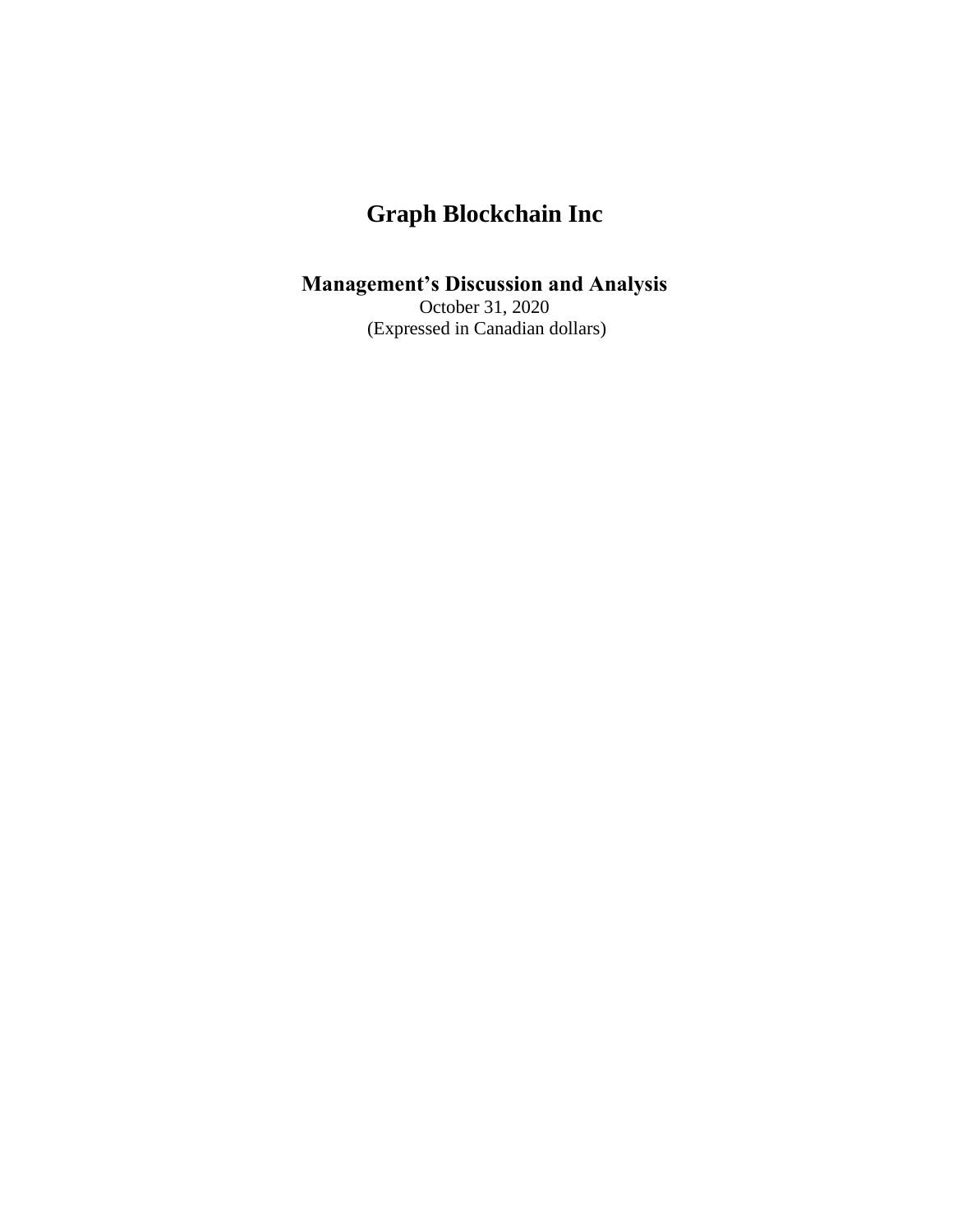Management's Discussion and Analysis for the Six Months Ended October 31, 2020 (Canadian dollars, except share and unit information)

The following discussion and analysis, prepared as of December 22, 2020, provides information that management believes is relevant to an assessment and understanding of the results of operations and financial conditions of Graph Blockchain Inc. (the "Company"). The Management's Discussion and Analysis ("MD&A") should be read in conjunction with the itnterim condensed consolidated financial statements of the Company for the three and six months ended October 31, 2020 and the audited consolidated financial statements of the Company for the year ended April 30, 2020. Unless otherwise noted, all financial information in the MD&A has been prepared in accordance with International Financial Reporting Standards ("IFRS"). All amounts are expressed in Canadian dollars unless otherwise indicated.

#### **Forward Looking Statements**

This MD&A contains or incorporates forward-looking statements within the meaning of Canadian Securities legislation (collectively, "forward-looking statements"). These forward-looking statements relate to, among other things, revenue, earnings, changes in cost and expenses, capital expenditures and other objectives, strategic plans and business development goals, and may also include other statements that are predictive in nature or that depend upon or refer to future events or conditions, and can generally be identified by words such as "may", "will", "expects", "anticipates", "intends", "plans", "believes", "estimates" or similar expressions. In addition, any statements that refer to expectations, projections, or other characterizations of future events or circumstances are forwardlooking statements. These statements are not historical facts but instead represent only the Company's expectations, estimates, and projections regarding future events.

Although the Company believes the expectations reflected in such forward-looking statements are reasonable, such statements are not guarantees of future performance and involve certain risks and uncertainties that are difficult to predict. Undue reliance should not be placed on such statements. Certain material assumptions are applied in making forwardlooking statements and actual results may differ materially from those expressed or implied in such statements.

The forward-looking statements contained in this MD&A are made as at the date of this MD&A and, accordingly, are subject to change after such date. Except as required by law, the Company, does not undertake any obligation to update or revise any forward-looking statements made or incorporated in this MD&A, whether as a result of new information, future events or otherwise.

#### **Selected Financial Information**

#### **EBITDA and Adjusted EBITDA**

Management believes that EBITDA and Adjusted EBITDA are effective measures for analyzing the performance of the Company. The term "EBITDA" refers to earnings before deducting interest, taxes, depreciation and amortization. The Company calculates Adjusted EBITDA as earnings before deducting interest and accretion, taxes, depreciation and amortization, listing expense, other reverse take-over fees, acquisition related costs, and share-based compensation. "EBITDA" and "Adjusted EBITDA" are both non-GAAP measures. The Company believes that Adjusted EBITDA is useful additional information to management, the Board and investors as it provides an indication of the operational results generated by its business activities prior to taking into consideration how those activities are financed and taxed and also prior to taking into consideration asset depreciation and amortization and it excludes items that could affect the comparability of our operational results and could potentially alter the trends analysis in business performance. Excluding these items does not necessarily imply they are non-recurring, infrequent or unusual. Adjusted EBITDA is also used by some investors and analysts for the purpose of valuing a company. Investors are cautioned that Adjusted EBITDA should not be construed as an alternative to operating earnings or net earnings determined in accordance with IFRS as an indicator of the Company's financial performance or as a measure of the Company's liquidity and cash flows. Adjusted EBITDA does not take into account the impact of working capital changes, capital expenditures, debt principal reductions and other sources and uses of cash, which are disclosed in the consolidated statement of cash flows.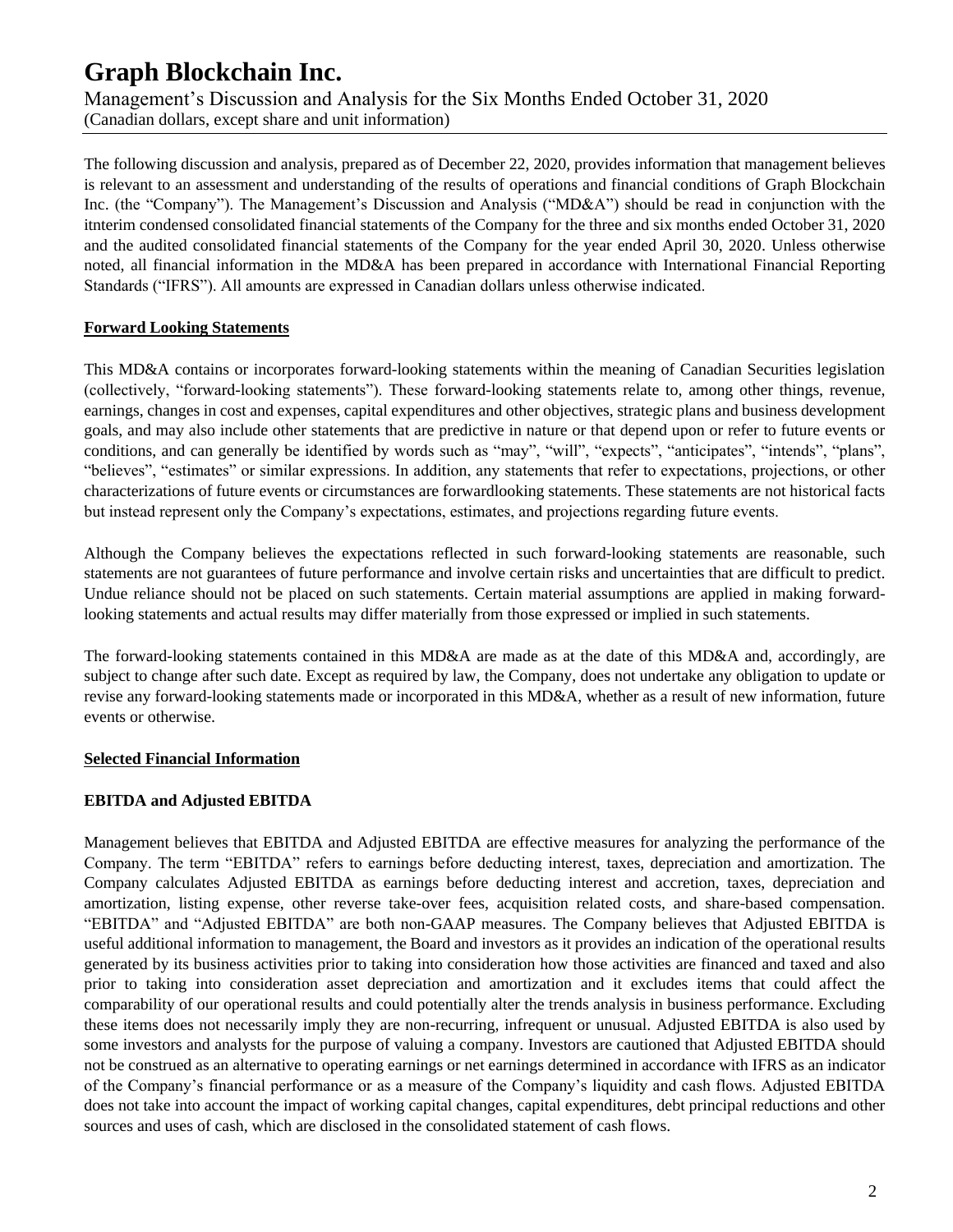Management's Discussion and Analysis for the Six Months Ended October 31, 2020 (Canadian dollars, except share and unit information)

The following table reconciles income from operations to EBITDA and Adjusted EBITDA for the six months ended October 31, 2020 and 2019:

|                                          | Three months Three months |                      | Six months           | Six months           |
|------------------------------------------|---------------------------|----------------------|----------------------|----------------------|
|                                          | ended<br>October 31,      | ended<br>October 31, | ended<br>October 31, | ended<br>October 31, |
|                                          | 2020                      | 2019                 | 2020                 | 2019                 |
|                                          |                           | S                    |                      |                      |
| Net income (loss)                        | 84,483                    | (11, 429)            | (73,050)             | (645, 304)           |
| Depreciation and amortization            | 131                       | 20,049               | 262                  | 40,408               |
| Interest expense                         | 4                         | 1,923                | 2,355                | 1,834                |
| <b>EBITDA</b>                            | 84,618                    | 10,543               | (70, 433)            | (603,062)            |
| Share-based compensation                 |                           | 6,285                |                      | 17,212               |
| <b>Adjusted EBITDA</b>                   | 84,618                    | 16,828               | (70, 433)            | (603,062)            |
| Weighted average number of common shares | 157,832,553               | 137,778,899          | 154,273,850          | 137,627,808          |
| <b>Adjusted EBITDA per share</b>         | 0.001                     | 0.001                | (0.001)              | (0.005)              |

Please refer to the Summary of Operations section in this MD&A for further details and other financial information.

#### **Business Overview**

The Company is a private blockchain technology company that develops, markets and implements high performance private blockchain database management solutions. The Company's solution provides for a unique and more streamlined way of filtering through blockchain based data, providing users with querying capabilities, meta data management, and advanced analytics. The Company has modified these operations and commenced developing leading-edge business intelligence and data management solutions that is implemented into BluStem (blustem.com). BluStem is an e-commerce marketplace for B2C and B2B audiences in support of scaling both its own and its partner brands with vending of all essential products including lab equipment and supplies as well as Personal Protective Equipment ("PPE").

The Company will start marketing PPEs due to the current SARS-CoV-2 (COVID-19) pandemic with 30 million infected in over 188 countries and territories. Revenue growth will come through the sale of products, marketing, licensing, and product fulfillment fees including the Company's own brand "BlueStem" that will leverage white-labeling supply chain partnership agreements.

The Company is a publicly traded corporation, incorporated in the province of British Columbia, and its head office is located at 4711 Yonge St., Suite 1000, Toronto, Ontario, M2N 6K8 Canada. The Company's common shares are listed on the Canadian Securities Exchange under the trading symbol "GBLC". The Company was incorporated under the laws of the Province of British Columbia on October 6, 1982. On November 6, 2018, the Company completed it's acquisition of BluStem Ltd. (formerly Graph Blockchain Limited) ("BluStem") through a reverse takeover, and changed the Company's name to Graph Blockchain Inc.

#### **Summary of Operations**

#### **Revenue**

For the three and six months ended October 31, 2020, revenue from operations was \$397,051 (2019 - \$Nil) and \$397,051 (2019 - \$Nil), respectively, and Graph Korea discontinued its operations at the end of April 2020.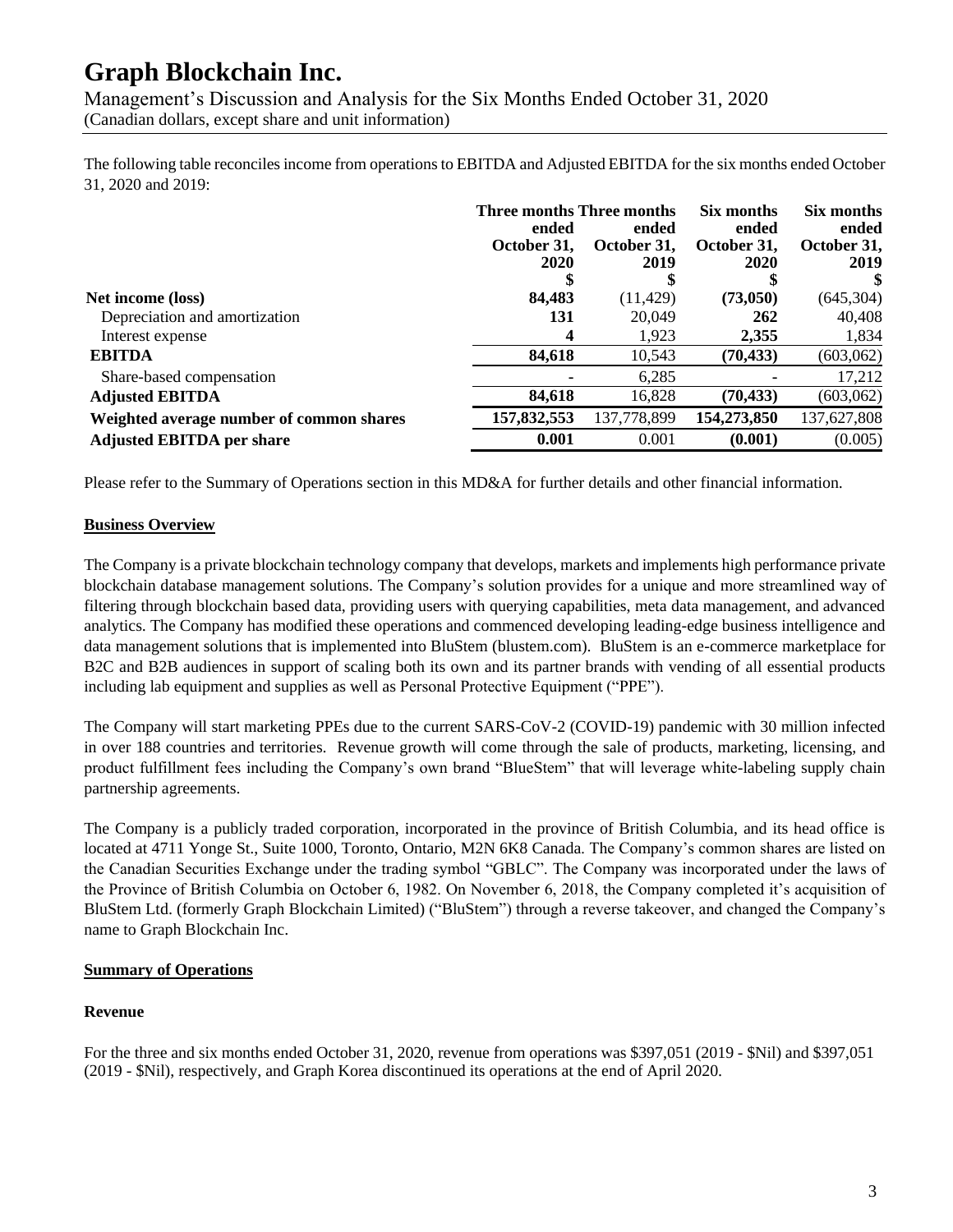Management's Discussion and Analysis for the Six Months Ended October 31, 2020 (Canadian dollars, except share and unit information)

#### **Expenses**

For the six months ended October 31, 2020, the Company incurred \$354,361 (2019 - \$643,426) of operating expenses. Certain significant items are noted:

- Salaries, benefits and management fees of  $$51,224$  (2019  $$170,261$ ) decreased mainly as a result the completion of an 8 month management consulting agreement commencing on November 1, 2018 during the comparative period, refer to "Related Party Transactions" section for more information.
- Office and general of \$13,319 (2019 \$190,801) decreased mainly due to the discontinued operations of Graph Korea and reduction in sales and marketing expenses as the Company focuses on pursuing other business opportunities.
- Other operating expenses in the amount of \$281,751 (2019 \$224,744) mainly consisted of consulting fees and professional fees, refer to "Related Party Transactions" section for more information.

For the three months ended October 31, 2020, the Company incurred \$206,304 (2019 - \$9,462) of operating expenses. Significant items are as discussed above. During the three months ended October 31, 2020, the Company recorded a gain on settlement of debts of \$193,002 resulting from the issuance of 7,720,080 common shares valued at \$193,002 to settle total debts in the amount of \$386,004.

#### **Summary of Quarterly Results**

The following is a summary of the Company's quarterly results, beginning with the three months ended January 31, 2019 ("Q3 - 19").

|                            | $Q^2 - 21$ | $O1 - 21$  | $Q_4 - 20$ | $Q3 - 20$ | $Q2 - 20$ | $Q1 - 20$      | $Q_4 - 19$                              | $03 - 19$  |
|----------------------------|------------|------------|------------|-----------|-----------|----------------|-----------------------------------------|------------|
| <b>Total revenue</b>       | 397,051    |            |            |           |           | $\blacksquare$ | 1,089,269                               | 281,363    |
| <b>Management</b> fees     |            |            |            |           |           | ۰.             | 24.697                                  | 44,693     |
| Net income (loss)          | 84,483     | (157, 533) | (317,574)  | 204,347   | (11, 429) |                | $(633,875)$ $(1,249,627)$ $(2,587,035)$ |            |
| Net income (loss) per      |            |            |            |           |           |                |                                         |            |
| share                      | 0.001      | (0.001)    | (0.002)    | 0.001     | (0.0001)  | (0.005)        | (0.009)                                 | (0.019)    |
| <b>EBITDA</b>              | 84.618     | (155, 051) | (285, 561) | 176,157   | (10, 543) |                | $(613,605)$ $(1,248,982)$ $(2,589,722)$ |            |
| <b>Adjusted EBITDA</b>     | 84,618     | (155, 051) | (274, 634) | 178,530   | (4,258)   |                | $(613,605)$ $(1,232,896)$               | (708, 883) |
| <b>Adjusted EBITDA per</b> | 0.001      | (0.001)    | (0.002)    | 0.001     | (0.000)   | (0.004)        | (0.009)                                 | (0.005)    |
| share                      |            |            |            |           |           |                |                                         |            |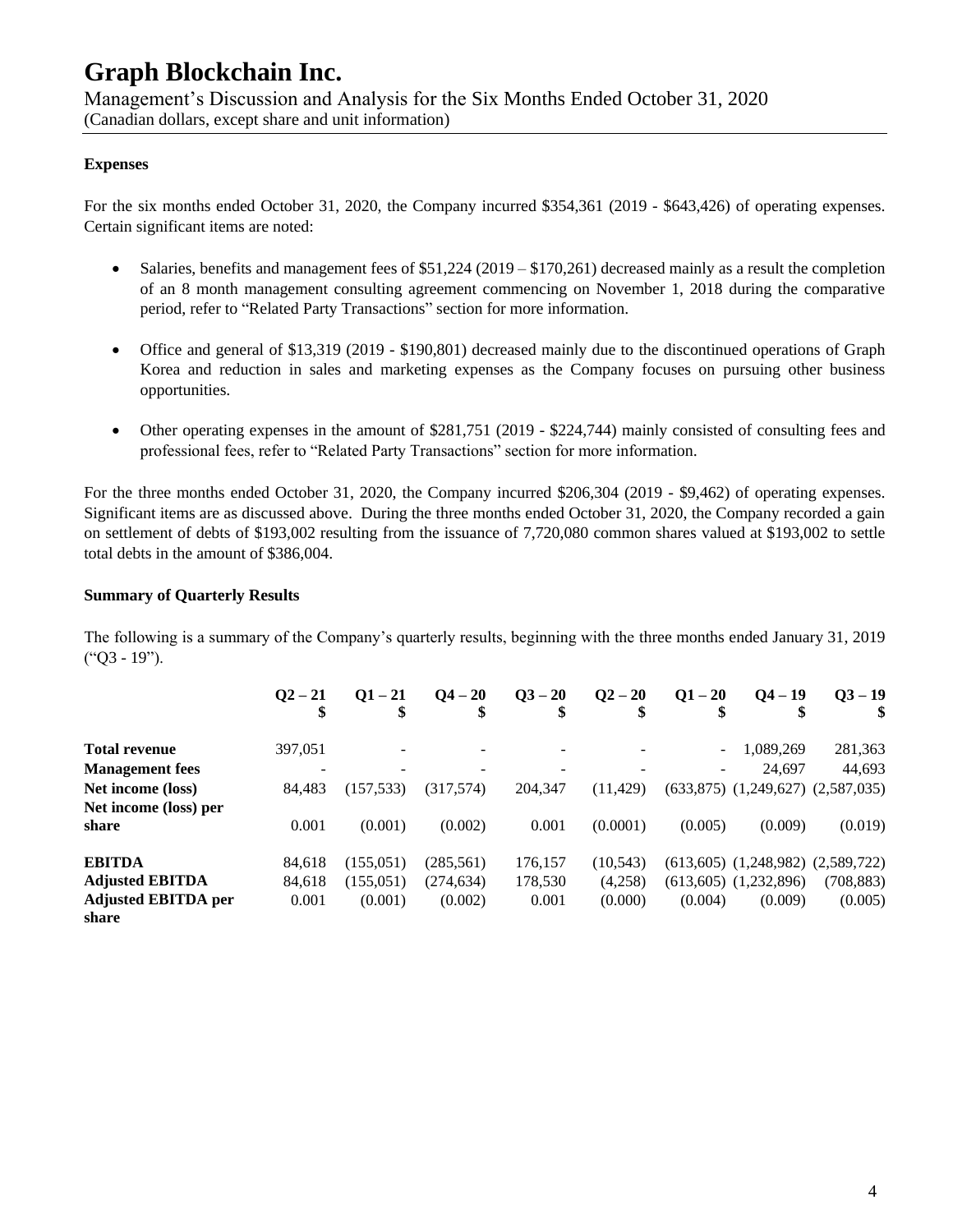Management's Discussion and Analysis for the Six Months Ended October 31, 2020 (Canadian dollars, except share and unit information)

#### **Segment information**

The Company has two geographic segments as defined in note 4 to the interim condensed consolidated financial statements.

Segment information of the Company is summarized as follows:

| Graph<br>Canada | Graph<br>Korea | Consolidated<br>totals<br>\$ |
|-----------------|----------------|------------------------------|
|                 |                |                              |
| 397,051         |                | 397,051                      |
| (62, 875)       | (10, 175)      | (73,050)                     |
|                 |                |                              |
| 546,696         | 2,596          | 549,292                      |
| 594,087         | 21,589         | 615,676                      |
|                 |                | Consolidated                 |
| Canada          | Korea          | totals                       |
| S               | \$             | \$                           |
|                 |                |                              |
|                 |                |                              |
| (456, 227)      | (189,077)      | (645, 304)                   |
|                 |                |                              |
| 127,338         | 10,496         | 137,834                      |
| 447,562         | 210,189        | 657,751                      |
|                 | \$<br>Graph    | Graph                        |

#### **Liquidity, Capital Resources, and Cash Flow**

The Company has financed its operations to date through the issuance of common shares and warrants. The Company continues to seek capital through various means including the issuance of equity. The interim condensed consolidated financial statements have been prepared on a going concern basis which assumes that the Company will be able to realize its assets and discharge its liabilities in the normal course of business for the foreseeable future.

The interim condensed consolidated financial statements were prepared on a going concern basis under the historical cost basis of accounting. As at October 31, 2020, the Company has an accumulated deficit of \$10,573,894 (April 30, 2020 - \$10,500,844). For the six months ended October 31, 2020, the Company recognized a net loss of \$73,050 (2019 - \$633,875) and had net cash outflows from operating activities of \$427,866 (2019 - \$282,645). At October 31, 2020, the Company has insufficient cash to fund its planned operations for the next twelve months. These conditions indicate the existence of a material uncertainty that raise substantial doubt about the Company's ability to continue as a going concern

The Company's ability to continue as a going concern is dependent upon the ability of the Company to generate sufficient revenues and positive cash flows from its operating activities and/or obtain sufficient additional financing to settle its obligations and fund its planned operations. Accordingly, the Company may need further financing in the form of debt, equity or a combination thereof for the next twelve months. There can be no assurance that additional funding will be available to the Company, or, if available, that this funding will be on acceptable terms. If adequate funds are not available, the Company may be required to delay or reduce the scope of any or all of its projects.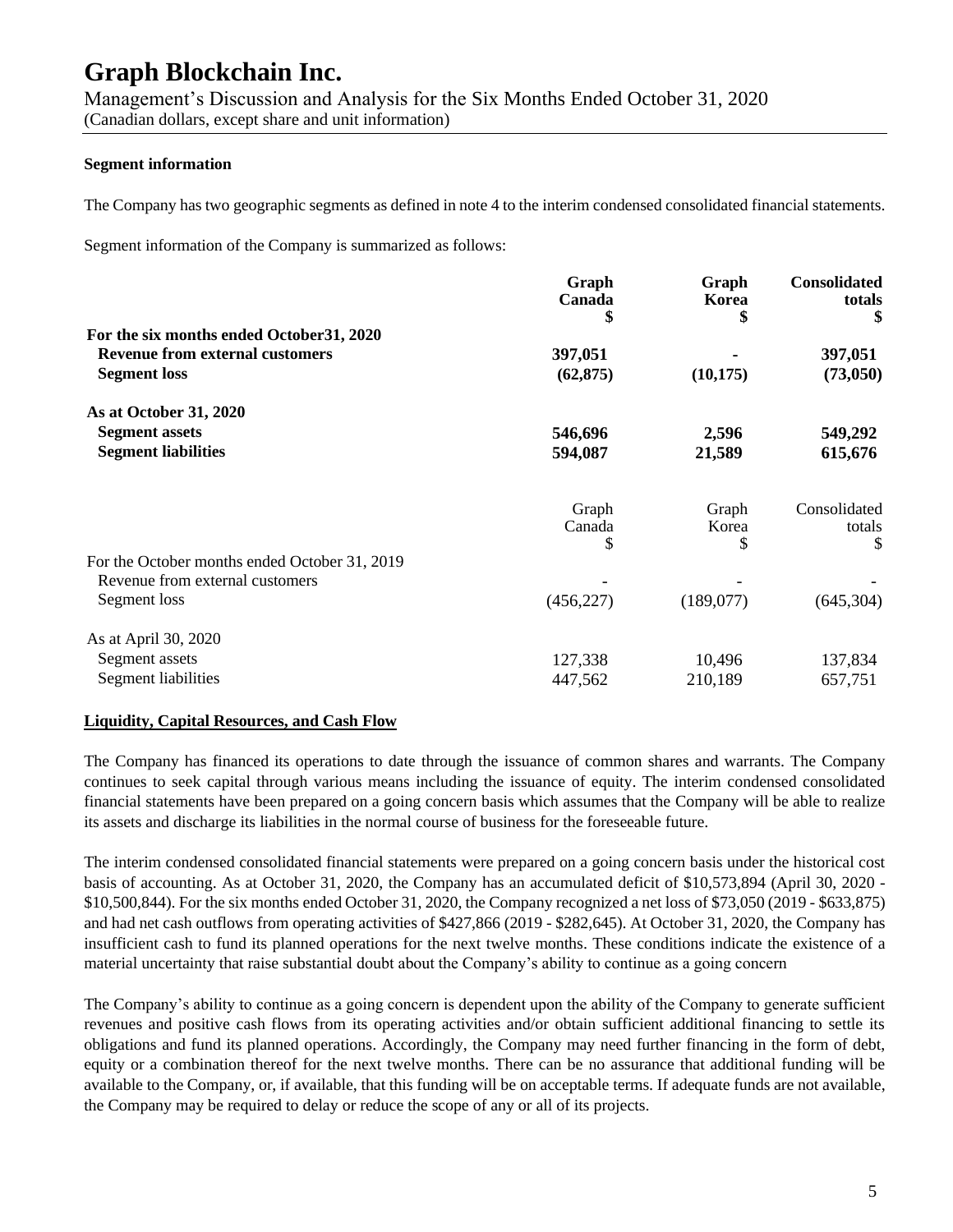### **Graph Blockchain Inc.** Management's Discussion and Analysis for the Six Months Ended October 31, 2020 (Canadian dollars, except share and unit information)

The interim condensed consolidated financial statements do not reflect adjustments that would be necessary if the going concern assumption were not appropriate. Should the Company be unable to generate sufficient cash flow from operations or financing activities, the carrying value of the Company's asset could be subject to material adjustments and other adjustments may be necessary to these interim condensed consolidated financial statements.

#### **Related Party Transactions**

#### **a) Accounts payable and accrued liabilities**

As at October 31, 2020, an amount of \$168,136 (April 30, 2020 - \$21,377) included accounts payable and accrued liabilities is due to certain officers and a shareholder company of the Company.

#### **b) Loans payables**

As at October 31, 2020, the Company has loan advancements from a shareholder company for a total amount of \$Nil (April 30, 2020 - \$65,700). During the year ended April 30, 2020, the Company was repaid the prior year's amount and an additional amount was advanced to the Company resulting in a loan payable balance. This loan is unsecured, non-interest bearing and repayable on demand.

As at October 31, 2020, the Company has loan advancements due on demand from the Korea segment of a shareholder company for a total amount of \$Nil (April 30, 2020 - \$191,380) bearing interest at 5.0% per annum and unsecured. Interest accrued of \$2,351 during the six months ended October 31, 2020 was included in accounts payable and accrued liabilities. Loan advances were made in the amount of \$76,180 during the year ended April 30, 2020.

#### **c) Compensation of key management personnel**

Key management includes members of the Board and executive officers of the Company. Compensation awarded to key management is listed below:

|                                                      | Six months<br>ended<br>October 31,<br>2020 | Six months<br>ended<br>October 31,<br>2019<br>S |
|------------------------------------------------------|--------------------------------------------|-------------------------------------------------|
| Accounting fees included in other operating expenses | 2,000                                      |                                                 |
| Consulting fees included in other operating expenses | 52,000                                     | (20,000)                                        |
| Management fees                                      | 43,500                                     |                                                 |
|                                                      | 97,500                                     | (20,000)                                        |
|                                                      |                                            |                                                 |

#### **Subsequent Event**

On December 10, 2020, the Company granted incentive stock options to certain directors and officers of the Company to purchase up to 8,500,000 common shares of the Company at a price of \$0.05 per share for a period of 2 years from the date of grant.